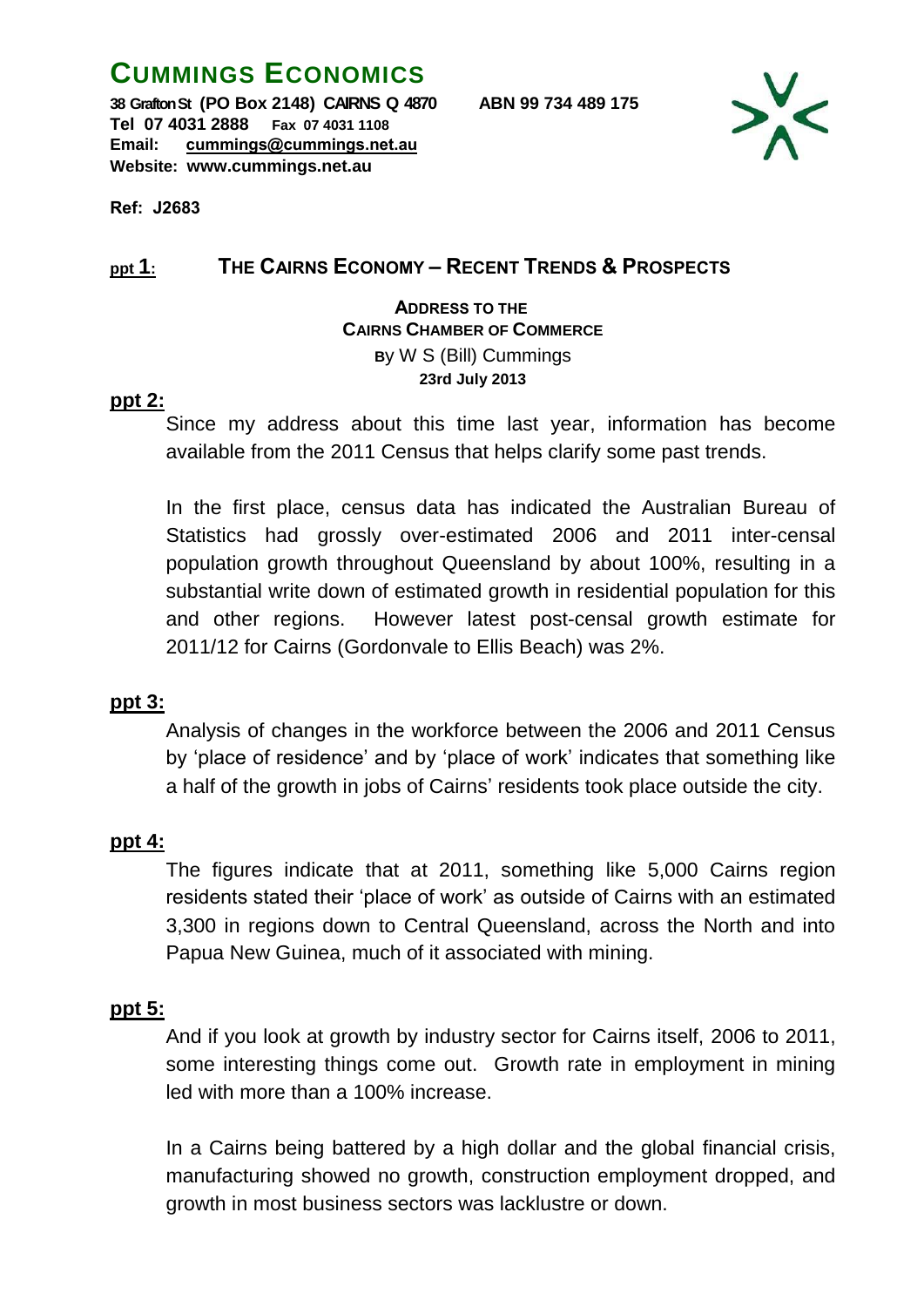Why Cairns' growth in employment came in at a healthy 12% over the inter-censal period, was mainly due to a staggering increase in employment in health of 47%, in education of 28%, and public administration and defence of 24%.

## **ppt 6:**

In terms of the major sectors in the economy, the picture in the period 2009, 2010 and 2011 was one of outside earnings being down, especially of tourism (but moderated by advances in other sectors such as mining services), construction being down, consumer spending being down in favour of savings, but offset by major increases in government expenditure.

# **ppt 7:**

Turning now to the short term trends and prospects, at the end of my address last year, I said, "Things have been tough for many businesses since 2009. However, I am rather hopeful that we will be able to record that 2011/12 was the bottom and that 2012/13 will see the growth rate starting to turn upwards again."

### **ppt 8:**

Use of the Australian Bureau of Statistics Labour Force series is fraught with difficulties. It is based on national sample surveys and no reliance can be put on the accuracy of regional month by month movements.

However if analysed on a more reliable quarterly basis, it indicates that employed workforce has been moving up in 2012/13 compared with the previous year.

### **ppt 9:**

However any turnaround has been slow, weak and patchy.

While outside earnings from tourism and some other sectors have been up, building approvals, already down, continued to fall. There has been little sign of any strong rise in household spending and government spending was down.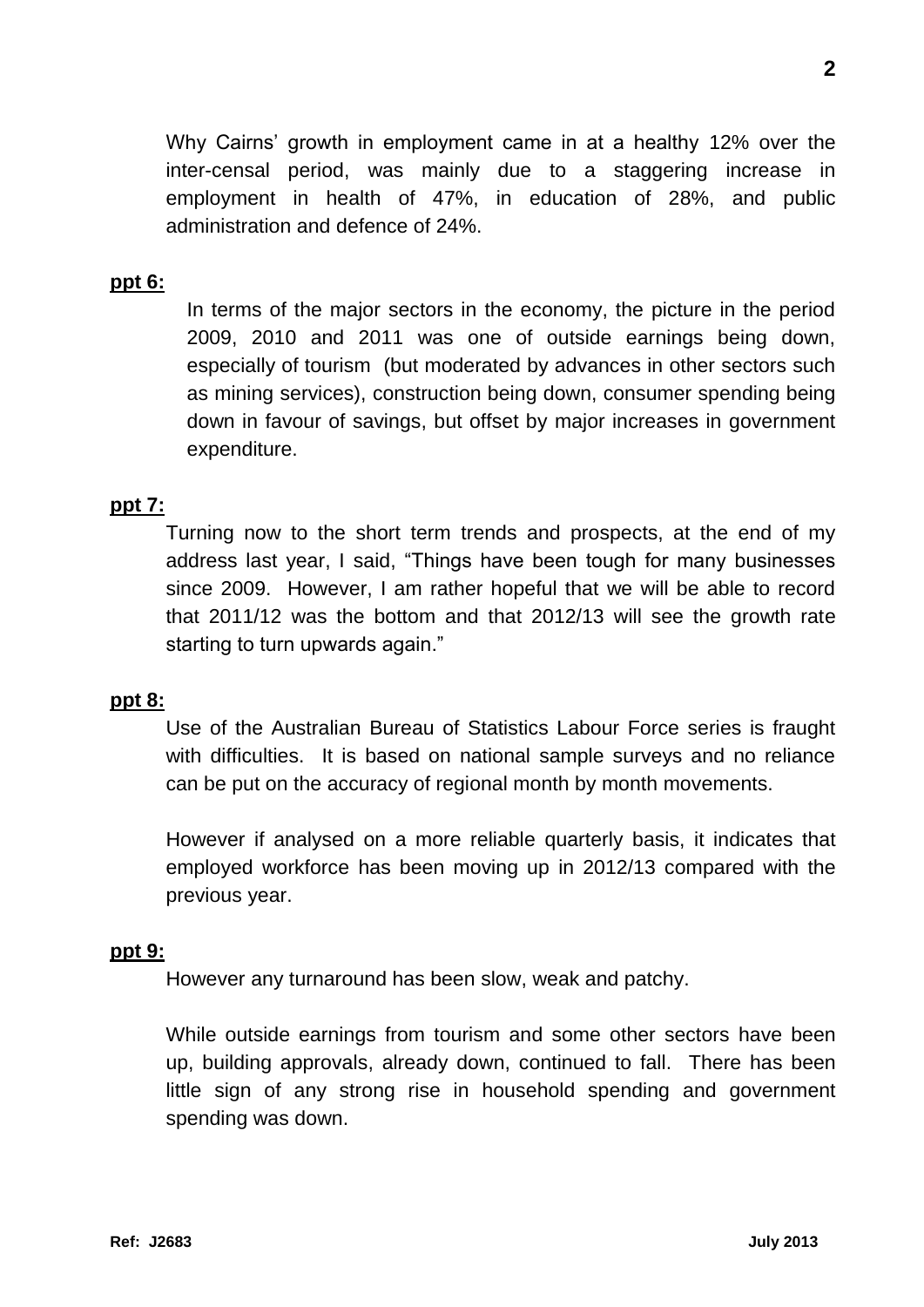### **ppt 10:**

Looking to the future, any upsurge over the next few years is likely to be against a background of continuing tight government expenditure.

The fact that the region is now the largest in population in the north and a range of government services have not caught up with this situation, should help achieve funding.

The State Government will need to honour its commitment to bring Cairns Base Hospital up to top level hospital funding criteria.

Analysis of census and other data indicates that although student numbers at the Cairns University Campus have improved, they are still well below national regional averages per head of population.

Major government capital works on Lotus Glen and the hospital have been winding down. However the region has been benefiting from a major road upgrading expenditure under National Disaster Relief funding. A continuation of this funding is highly justified. A recent analysis by the Regional Australia Institute recorded that this region had the worst road situation of all of Australia's regions. The \$230 million announced for roads in upper Cape York is only a fraction of what is needed.

Major funding is needed to upgrade the city's sporting and social infrastructure.

### **ppt 11:**

Much of the damage caused to businesses in the post GFC period related to the sharp reaction of households in reducing spending and increasing savings. At national level, the savings rate has stabilised but is not showing any strong downward trend.

Households have been facing increased costs of electricity and locally, major increases in insurance costs. Fuel prices are rising; and household wealth has come down with property prices. On the other hand, we have lower interest rates and Commonwealth measures to offset the carbon tax.

Realistically, apart from population growth, the best we can probably hope for, is for some mild increases in the local household expenditure rate as local confidence builds up.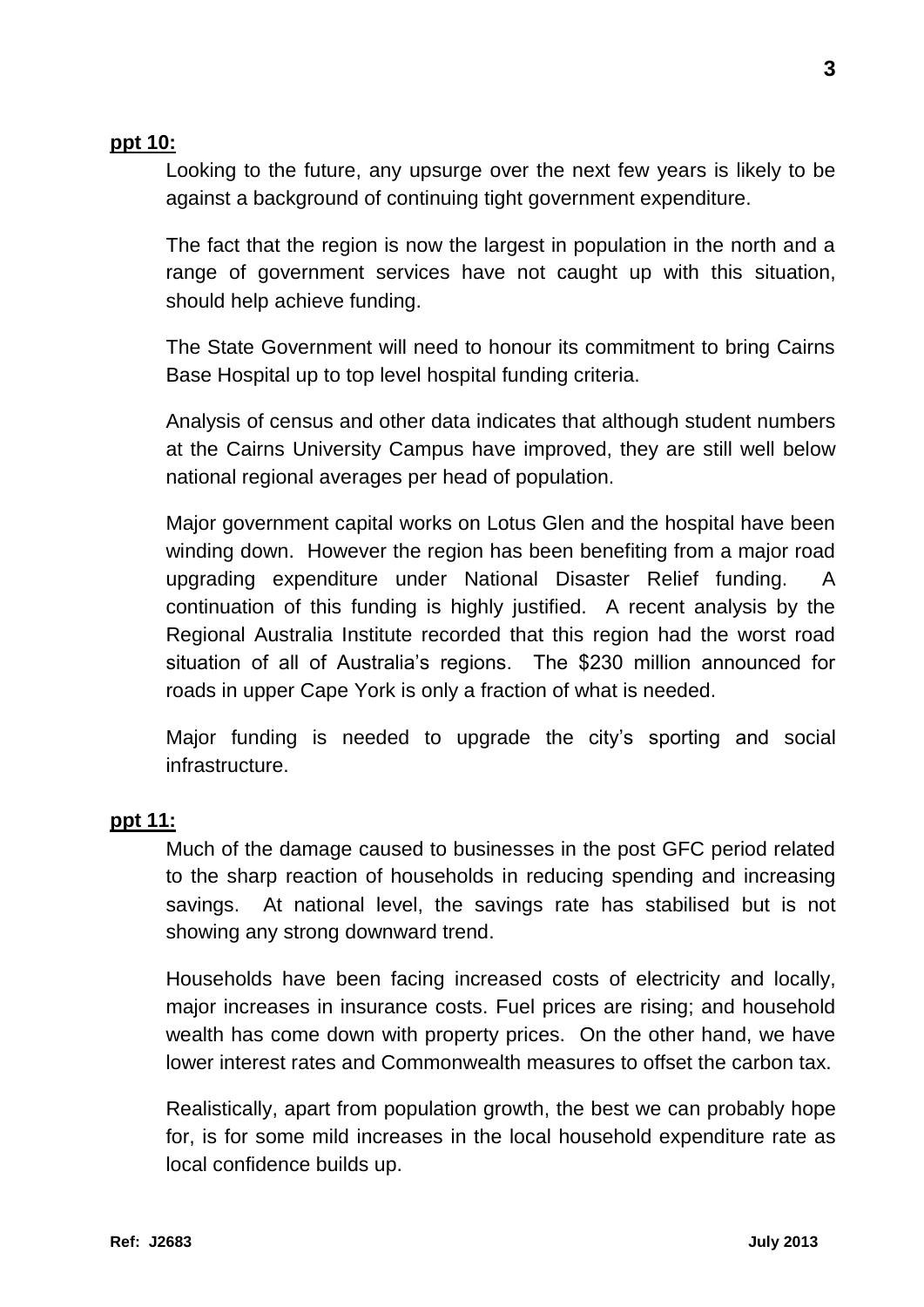### **ppt 12:**

Fundamental to any continuing upsurge however will be an increase in the region's outside earnings.

### **ppt 13:**

The year 2012/13 saw a broad based upsurge taking place in tourism, the first for a number of years. Despite the high dollar, domestic and New Zealand tourism rose, and, encouraged by government,, direct flights from China commenced.

While there has been some softness in more recent figures, this is believed to be partly due to government travel being down.

#### **ppt 14:**

It will be critical to the region's future tourism progress that the recent fall in the Australian dollar is sustained. Recent moves by the Reserve Bank to bring interest rates down to being more in line with overseas will help. We all know the potential of the Chinese market over time is massive.

#### **ppt 15:**

New aircraft technology has been a factor in underpinning advances in tourism. This slide from my presentation in 2007 illustrates that the long awaited new 'Dreamliners' are appearing at Cairns Airport.

#### **ppt 16:**

Dredging of the channel is predicted to result in cruise ship visitation rising strongly with substantial economic benefits in the future.

#### **ppt 17:**

While major increases have occurred in the region's diversified \$1.8bn primary industry sector in recent decades, figures for 2010/11 were affected by cyclone Yasi and those for 2011/12 are not yet available.

#### **ppt 18:**

Changes in government land and water policies and rising world demand have led to increasing interest in the region for major expansion of export crops. While major impacts on the local economy are not likely in the short run, impacts over a 10-year time frame could be substantial.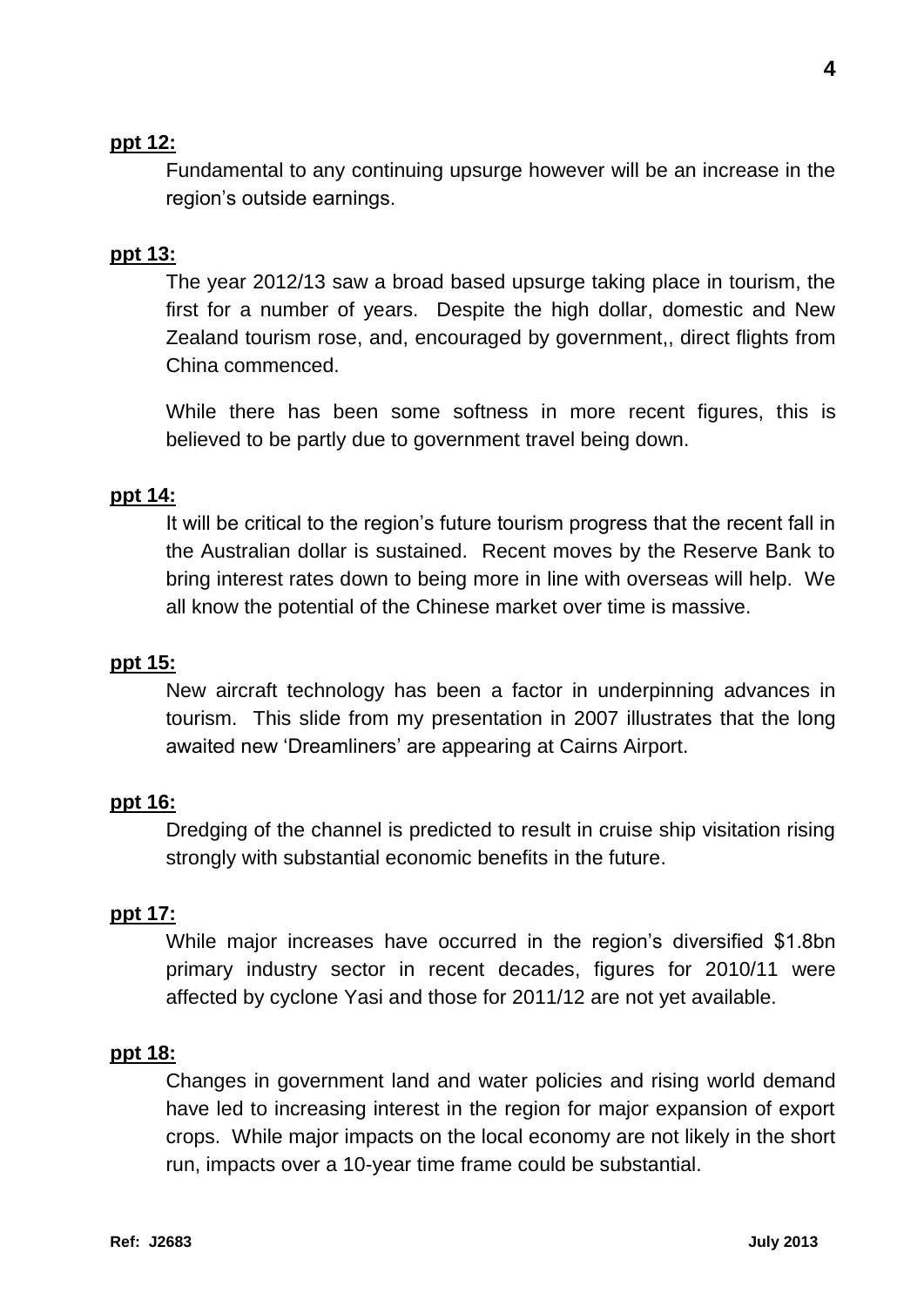### **ppt 19:**

Despite the downturn in some mining related commodity prices, the Cairns region's diversified role in servicing mining across the north and into PNG and Papua Indonesia is set to provide a continuing impetus.

BMA commence direct flights to Moranbah on 2<sup>nd</sup> August that are expected to increase to 4 per week providing employment for 250 in the region. The city's engagement with PNG is increasing. Rio Tinto's major \$1.3bn expansion of bauxite production is expected to get underway in Weipa over the next few years with a 2,000 bed canp for a FIFO construction workforce.

#### **ppt 20:**

A number of other sectors including the marine and aviation sectors, trade education, shipping to the near north, marine industries, FIFO activity have all been having a positive impact with the drop in the dollar improving future prospects.

#### **ppt 21:**

And this brings us to investment and the construction sector. This is the volatile sector in the economy as inter-censal workforce changes illustrate – down strongly 1996 to 2001, up strongly 2001 to 2006 and down again in 2006 to 2011.

#### **ppt 22:**

While there have been periods where Cairns Regional Council figures were indicating an increase in dwelling approvals, Australian Bureau of Statistics regional figures were down and total regional value of building approvals were down to about a third of pre GFC levels.

However with government work not likely to increase strongly, it will not be until commercial construction starts rising that multiplier effects will kick in, and a full upswing gets underway.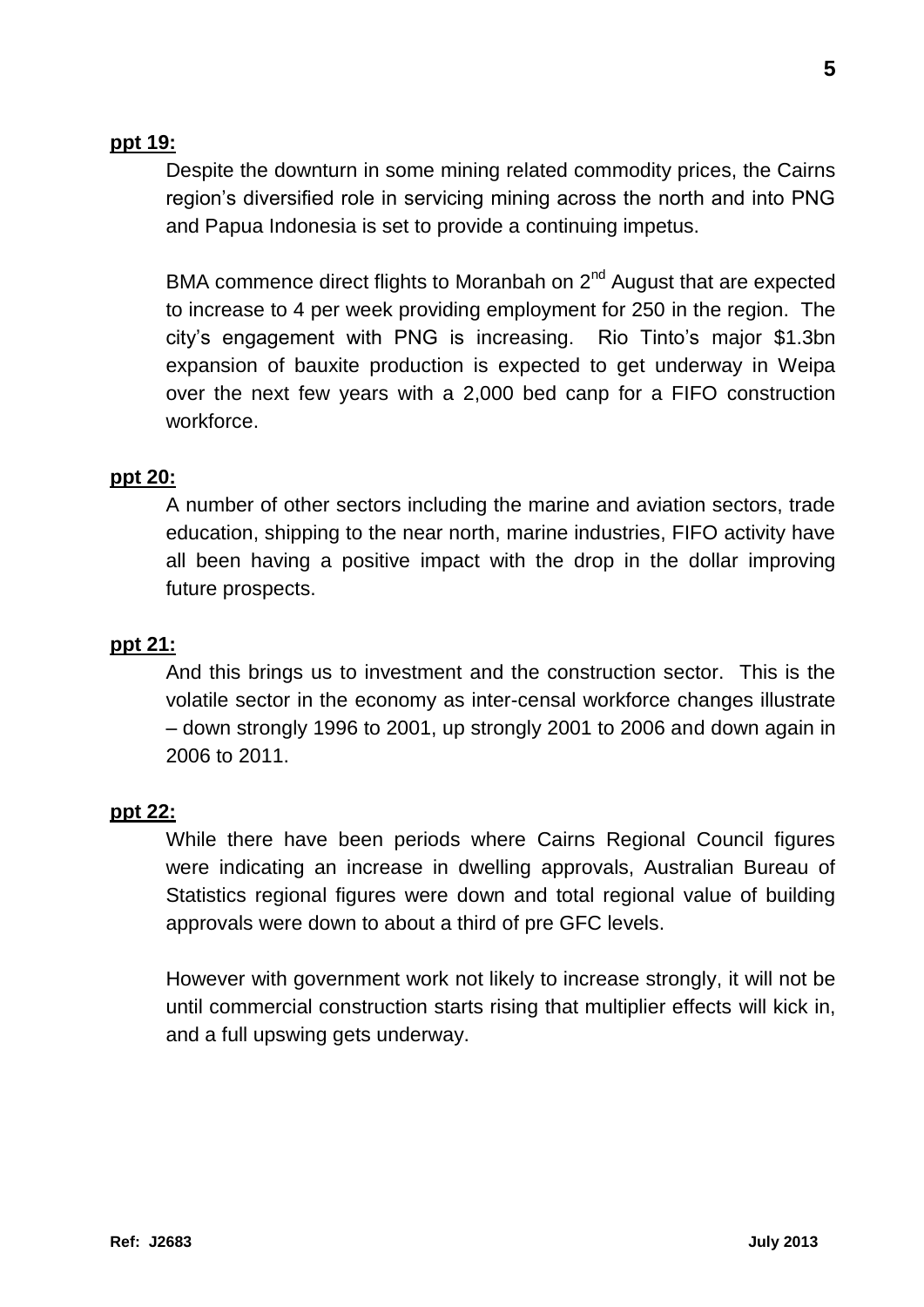### **ppt 23:**

Stimulus is likely to come from three major directions:

- 1) Even if population does not increase, there is a need for renewal and reconfiguring of the commercial and industrial structure;
- 2) Since the last major construction phase, indications are that the city has added about 13,000 more population, ie. about 9%;
- 3) Although occupancy rates are not yet up to a point to spark a general boost to tourist accommodation, the particular needs and opportunities of a growing Chinese market seems likely to create a need for additional targeted tourism accommodation and facilities.

### **ppt 24:**

A review of what is in the pipeline indicates that widespread Council approvals are in place for many developments and there are strong prospects that when it gets underway, the upswing will be substantial.

At Babinda, the Sugar Mill has now been demolished and the way open to release a substantial parcel of commercial and industrial land in the vicinity of the highway.

Around Gordonvale, a decision is pending on the proposed Woolworths Shopping Centre development.

Around Edmonton, the way is clear for development to proceed on the Town Centre on Mann's farm. The new hospital facility is believed to be in a design phase. Approvals are now in place for commercial and industrial development of the Pregno land east of the highway including a proposed private hospital.

The former drive-in theatre site is ready for multi-unit development.